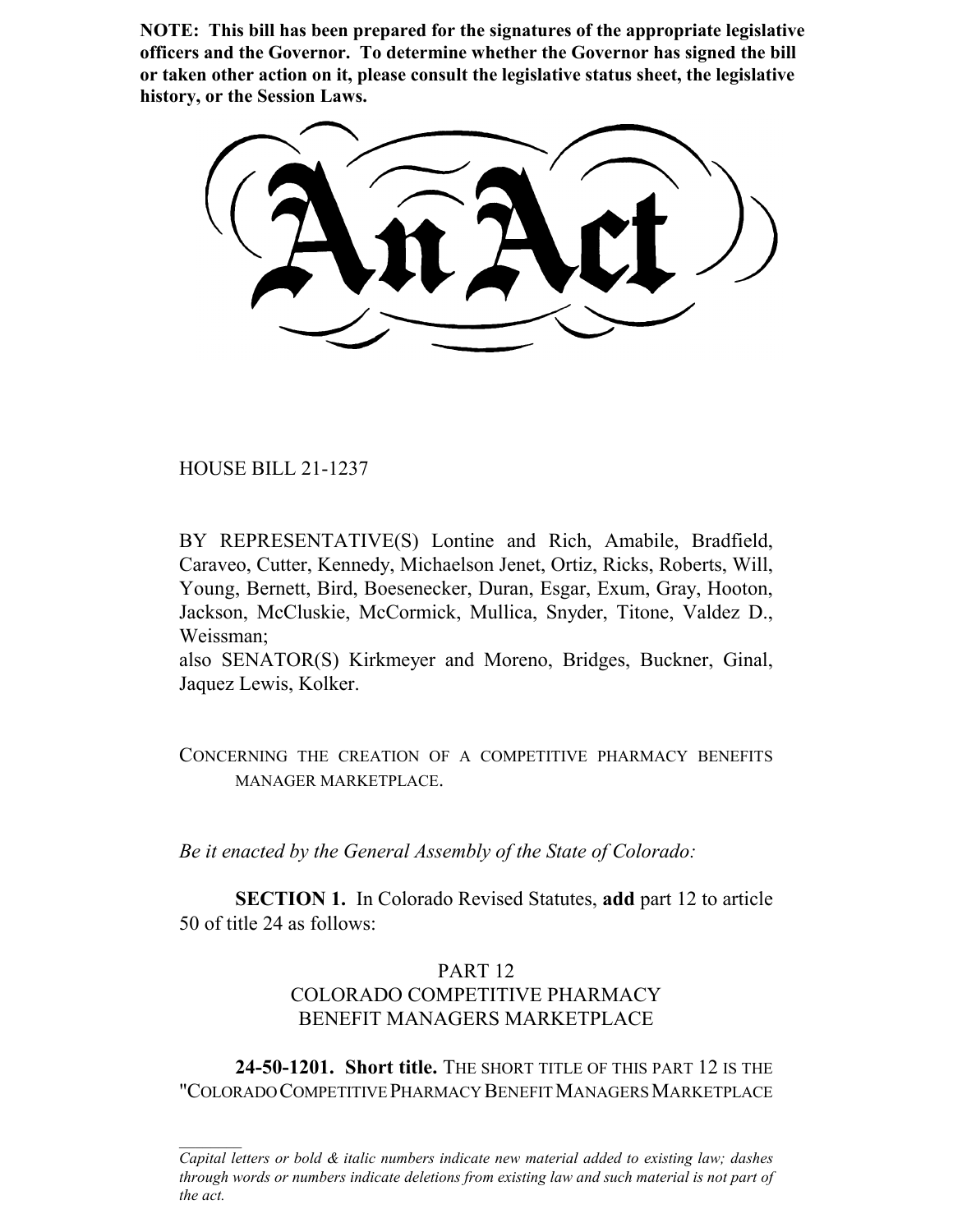ACT".

**24-50-1202. Legislative declaration - intent.** (1) THE GENERAL ASSEMBLY HEREBY FINDS AND DECLARES THAT IT IS THE INTENT OF THIS ACT TO OPTIMIZE PRESCRIPTION DRUG SAVINGS BY THE STATE BY REQUIRING THE FOLLOWING:

(a) THE ADOPTION OF A DYNAMICALLY COMPETITIVE REVERSE AUCTION PROCESS FOR STATE HEALTH PLAN SELECTION OF PHARMACY BENEFIT MANAGERS;

(b) THE ELECTRONIC REVIEW AND VALIDATION OF PHARMACY BENEFIT MANAGER CLAIMS AS THE FOUNDATION FOR RECONCILING PHARMACY BILLS; AND

(c) THE TECHNOLOGY-DRIVEN EVALUATION OF INCUMBENT PHARMACY BENEFIT MANAGER PRESCRIPTION DRUG PRICING BASED ON BENCHMARK COMPARATORS DERIVED FROM PHARMACY BENEFIT MANAGER REVERSE AUCTION PROCESSES CONDUCTED IN THE UNITED STATES OVER THE PREVIOUS TWELVE MONTHS.

**24-50-1203. Definitions.** AS USED IN THIS PART 12, UNLESS THE CONTEXT OTHERWISE REQUIRES:

(1) "AWP" MEANS AVERAGE WHOLESALE PRICE.

(2) "DEPARTMENT" MEANS THE DEPARTMENT OF PERSONNEL.

(3) "GNC" MEANS GUARANTEED NET COST.

(4) "MARKET CHECK" MEANS A TECHNOLOGY-DRIVEN EVALUATION OF AN INCUMBENT PBM'S PRESCRIPTION DRUG PRICING BASED ON BENCHMARK COMPARATORS DERIVED FROM PBM REVERSE AUCTION PROCESSES CONDUCTED IN THE UNITED STATES OVER THE PREVIOUS TWELVE MONTHS.

(5) "NADAC" MEANS NATIONAL AVERAGE DRUG ACQUISITION COST.

(6) "NIST" MEANS NATIONAL INSTITUTE OF STANDARDS AND TECHNOLOGY.

PAGE 2-HOUSE BILL 21-1237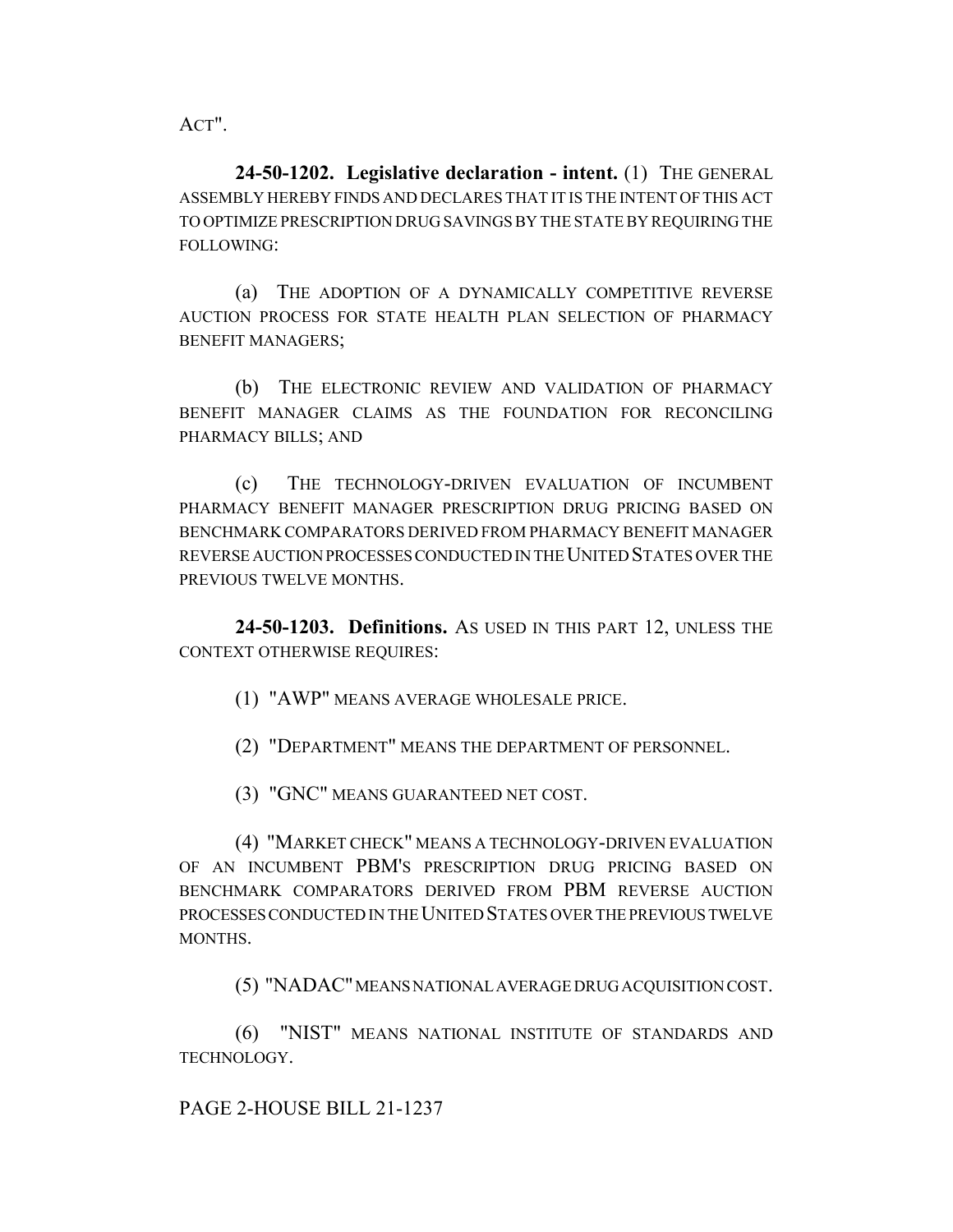(7) "PARTICIPANT BIDDING AGREEMENT" MEANS AN ONLINE AGREEMENT THAT DETAILS COMMON DEFINITIONS, PRESCRIPTION DRUG CLASSIFICATIONS, RULES, DATA ACCESS AND USE RIGHTS, AND OTHER OPTIMAL CONTRACT TERMS BENEFITTING THE STATE THAT ALL PBM BIDDERS MUST ACCEPT AS A PREREQUISITE FOR PARTICIPATION IN A PBM REVERSE AUCTION.

(8) "PHARMACY BENEFIT MANAGER" OR "PBM" MEANS A PERSON, BUSINESS, OR OTHER ENTITY THAT, PURSUANT TO A CONTRACT WITH A HEALTH CARE SERVICE PLAN, MANAGES, IN WHOLE OR THROUGH A COORDINATION OF SERVICE PROVIDERS, THE PRESCRIPTION DRUG COVERAGE PROVIDED BY THE HEALTH CARE SERVICE PLAN, INCLUDING, BUT NOT LIMITED TO, THE PROCESSING AND PAYMENT OF CLAIMS FOR PRESCRIPTION DRUGS, THE PERFORMANCE OF DRUG UTILIZATION REVIEW, THE PROCESSING OF PRIOR AUTHORIZATION REQUESTS FOR SPECIFIED DRUGS, THE ADJUDICATION OF APPEALS OR GRIEVANCES RELATED TO PRESCRIPTION DRUG COVERAGE, CONTRACTING WITH NETWORK PHARMACIES, AND CONTROLLING THE COST OF COVERED PRESCRIPTION DRUGS.

(9) "PBM REVERSE AUCTION" MEANS AN AUTOMATED, TRANSPARENT, AND DYNAMICALLY COMPETITIVE BIDDING PROCESS CONDUCTED ONLINE THAT STARTS WITH AN OPENING ROUND OF BIDS AND ALLOWS QUALIFIED PBM BIDDERS TO COUNTER-OFFER A LOWER PRICE FOR AS MANY ROUNDS OF BIDDING AS DETERMINED BY THE DEPARTMENT FOR A MULTIPLE HEALTH PLAN PRESCRIPTION DRUG PURCHASING GROUP.

(10) "PRICE" MEANS THE PROJECTED COST OF A PBM OFFER OR BID FOR PROVIDING PRESCRIPTION DRUG BENEFITS PURSUANT TO THIS PART 12, TO ENABLE DIRECT COMPARISON OF THE COMPARABLY CALCULATED COSTS OF COMPETING PBM PROPOSALS OVER THE DURATION OF THE PBM SERVICES CONTRACT.

(11) "REAL-TIME" MEANS WITHIN NO MORE THAN ONE HOUR.

(12) "SELF-FUNDED PRIVATE SECTOR HEALTH PLAN" MEANS ANY SELF-FUNDED PRIVATE SECTOR EMPLOYER OR MULTI-EMPLOYER HEALTH PLAN.

(13) "SELF-FUNDED PUBLIC SECTOR HEALTH PLAN" MEANS ANY GROUP BENEFIT PLAN PROVIDED PURSUANT TO THE "STATE EMPLOYEES

#### PAGE 3-HOUSE BILL 21-1237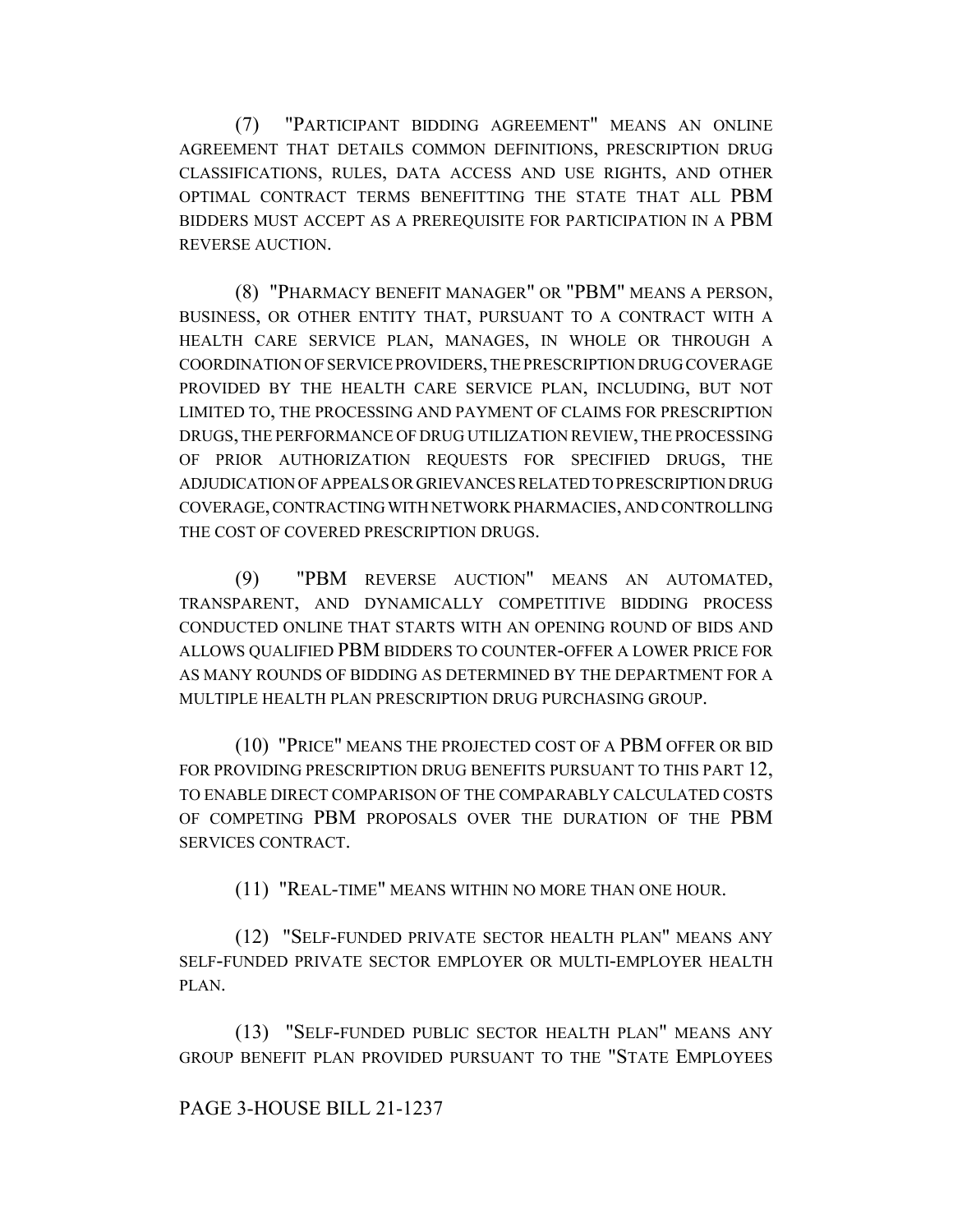GROUP BENEFITS ACT", PART 6 OF THIS ARTICLE 50; ANY STATE-FUNDED HEALTH PLAN OR SELF-FUNDED COUNTY, MUNICIPAL, OR OTHER LOCAL GOVERNMENT EMPLOYEE HEALTH PLAN; AND ANY PUBLIC SCHOOL EMPLOYEE HEALTH PLAN, HEALTH PLAN OF THE UNIVERSITY OF COLORADO, COLORADO PUBLIC FOUR-YEAR COLLEGE, OR COLORADO COMMUNITY COLLEGE SYSTEM.

(14) "SOC 2" MEANS SERVICE ORGANIZATION CONTROL 2.

**24-50-1204. Competitive pharmacy benefit manager - contract - requirements.** (1) CONSISTENT WITH THE "PROCUREMENT CODE", ARTICLES 101 TO 112 OF THIS TITLE 24, AND NOTWITHSTANDING ANY OTHER PROVISION OF LAW, THE DEPARTMENT SHALL ENTER INTO A CONTRACT FOR THE SERVICES OF A PHARMACY BENEFIT MANAGER FOR THE ADMINISTRATION OF BENEFITS UNDER THE "STATE EMPLOYEES GROUP BENEFITS ACT", PART 6 OF THIS ARTICLE 50, IN A TRANSPARENT, ONLINE, AND DYNAMICALLY COMPETITIVE PROCESS AND IN THE MANNER SPECIFIED IN THIS SECTION.

(2) PRIOR TO NOVEMBER 1, 2022, THE DEPARTMENT SHALL PROCURE, THROUGH THE SOLICITATION OF PROPOSALS FROM QUALIFIED PROFESSIONAL SERVICES VENDORS, THE FOLLOWING PRODUCTS AND SERVICES BASED ON PRICE, CAPABILITIES, AND OTHER FACTORS DEEMED RELEVANT BY THE DEPARTMENT:

(a) A TECHNOLOGY PLATFORM WITH THE REQUIRED CAPABILITIES FOR CONDUCTING A PBM REVERSE AUCTION. THE DEPARTMENT SHALL ENSURE THAT THE TECHNOLOGY PLATFORM POSSESSES, AT A MINIMUM, THE CAPACITY TO:

(I) CONDUCT AN AUTOMATED, ONLINE, REVERSE AUCTION OF PBM SERVICES USING A SOFTWARE APPLICATION AND HIGH-PERFORMANCE DATA INFRASTRUCTURE TO INTAKE, CLEANSE, AND NORMALIZE PBM DATA WITH DEVELOPMENT METHODS AND INFORMATION SECURITY STANDARDS THAT HAVE BEEN VALIDATED BY RECEIVING SOC 2 AND NIST CERTIFICATION OR SUCCESSOR INFORMATION TECHNOLOGY SECURITY CERTIFICATIONS, AS IDENTIFIED BY THE OFFICE OF INFORMATION TECHNOLOGY;

(II) AUTOMATE REPRICING OF DIVERSE AND COMPLEX PBM PRESCRIPTION DRUG PRICING PROPOSALS TO ENABLE DIRECT COMPARISON OF THE COMPARABLY CALCULATED COSTS TO THE STATE OF PBM BIDS USING

### PAGE 4-HOUSE BILL 21-1237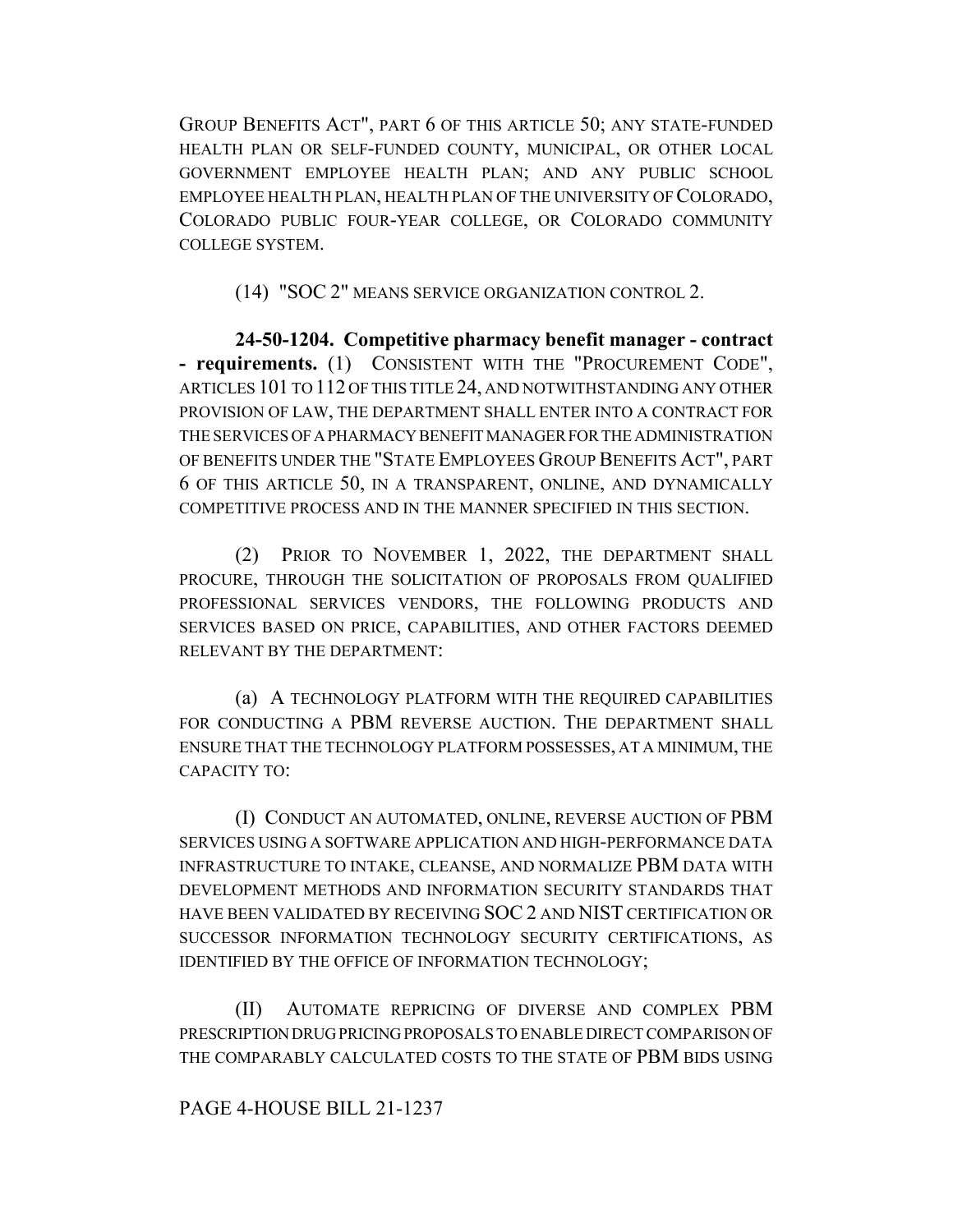ONE HUNDRED PERCENT OF ANNUAL PRESCRIPTION DRUG CLAIMS DATA AVAILABLE FOR STATE-FUNDED HEALTH PLANS OR A MULTIPLE HEALTH PLAN PRESCRIPTION DRUG PURCHASING GROUP AND USING CODE-BASED CLASSIFICATION OF DRUGS FROM NATIONALLY ACCEPTED DRUG SOURCES;

(III) SIMULTANEOUSLY EVALUATE, IN REAL-TIME, DIVERSE AND COMPLEX MULTIPLE PROPOSALS FROM FULL SERVICE PBMS, INCLUDING AWP, GNC, AND NADAC PRICING MODELS, AS WELL AS PROPOSALS FROM PHARMACY BENEFIT ADMINISTRATORS AND SPECIALTY DRUG AND REBATE CARVE OUT SERVICE PROVIDERS;

(IV) PRODUCE AN AUTOMATED REPORT AND ANALYSIS OF PBM BIDS, INCLUDING THE RANKING OF PBM BIDS BASED ON THE COMPARATIVE COSTS AND QUALITATIVE ASPECTS OF THE BIDS WITHIN A ONE-HOUR PERIOD FOLLOWING THE CLOSE OF EACH ROUND OF REVERSE AUCTION BIDDING; AND

(V) PERFORM REAL-TIME, ELECTRONIC, LINE-BY-LINE, CLAIM-BY-CLAIM REVIEW OF ONE HUNDRED PERCENT OF INVOICED PBM PRESCRIPTION DRUG CLAIMS, AND IDENTIFY ALL DEVIATIONS FROM THE SPECIFIC TERMS OF THE PBM SERVICES CONTRACT RESULTING FROM THE RESERVE AUCTION PROCESS; AND

(b) RELATED SERVICES FROM THE OPERATOR OF THE TECHNOLOGY PLATFORM IDENTIFIED IN SUBSECTION (2)(a) OF THIS SECTION, WHICH SHALL INCLUDE, AT A MINIMUM:

(I) EVALUATION OF THE QUALIFICATIONS OF PBM BIDDERS;

(II) ONLINE AUTOMATED REVERSE AUCTION SERVICES TO SUPPORT THE DEPARTMENT IN COMPARING THE PRICING FOR THE PBM PROCUREMENT; AND

(III) RELATED PROFESSIONAL SERVICES.

(3) THE DEPARTMENT SHALL NOT AWARD A CONTRACT FOR PROCUREMENT OF THE TECHNOLOGY PLATFORM AND TECHNOLOGY OPERATOR SERVICES TO A VENDOR THAT IS A PBM OR A VENDOR THAT IS MANAGED BY OR A SUBSIDIARY OR AFFILIATE OF A PBM.

(4) THE VENDOR AWARDED THE CONTRACT BY THE DEPARTMENT

PAGE 5-HOUSE BILL 21-1237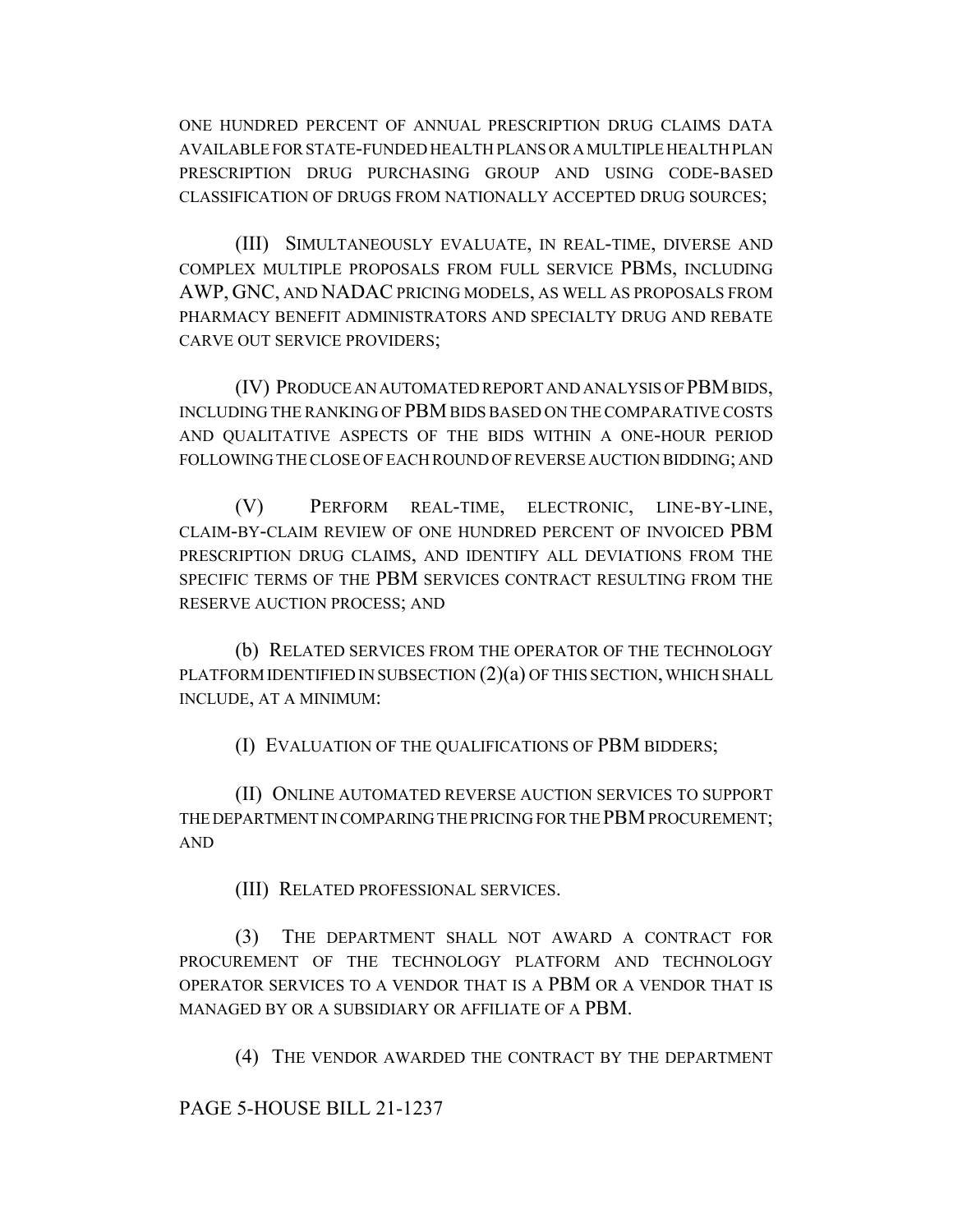SHALL NOT OUTSOURCE ANY PART OF THE PBM REVERSE AUCTION OR THE AUTOMATED, REAL-TIME, ELECTRONIC, LINE-BY-LINE, CLAIM-BY-CLAIM REVIEW OF INVOICED PBM PRESCRIPTION DRUG CLAIMS.

(5) WITH TECHNICAL ASSISTANCE AND SUPPORT PROVIDED BY THE TECHNOLOGY PLATFORM OPERATOR, THE DEPARTMENT SHALL SPECIFY THE TERMS OF THE PARTICIPANT BIDDING AGREEMENT. THE TERMS OF THE PARTICIPANT BIDDING AGREEMENT SHALL NOT BE MODIFIED EXCEPT BY SPECIFIC CONSENT OF THE DEPARTMENT.

(6) (a) THE TECHNOLOGY PLATFORM USED TO CONDUCT THE REVERSE AUCTION SHALL BE REPURPOSED OVER THE DURATION OF THE PBM SERVICES CONTRACT AS AN AUTOMATED PHARMACY CLAIMS ADJUDICATION ENGINE TO PERFORM REAL-TIME, ELECTRONIC, LINE-BY-LINE, CLAIM-BY-CLAIM REVIEW OF ONE HUNDRED PERCENT OF INVOICED PBM PRESCRIPTION DRUG CLAIMS, AND IDENTIFY ALL DEVIATIONS FROM THE SPECIFIC TERMS OF THE PBM SERVICES CONTRACT.

(b) THE DEPARTMENT SHALL RECONCILE THE ELECTRONICALLY ADJUDICATED PHARMACY CLAIMS, AS DESCRIBED IN SUBSECTION (6)(a) OF THIS SECTION, WITH PBM INVOICES ON A MONTHLY OR QUARTERLY BASIS TO ENSURE THAT STATE PAYMENTS SHALL NOT EXCEED THE TERMS SPECIFIED IN ANY PBM SERVICES CONTRACT.

(c) IF FOLLOWING STATE PAYMENT TO THE PBM ON THE BASIS OF SUCH RECONCILIATION, THE PBM ASSERTS THAT THE DEPARTMENT OR ITS AUTHORIZED REPRESENTATIVE HAS UNDERPAID ON THE AMOUNT OWED, THE PBM MAY SEEK RESOLUTION THROUGH A MUTUALLY ACCEPTABLE DISPUTE RESOLUTION PROCESS, WHICH THE PARTIES SHALL HAVE AGREED TO PREVIOUSLY IN THE TERMS OF THEIR CONTRACT.

(7) (a) THE FIRST PBM REVERSE AUCTION SHALL BE COMPLETED AND THE PBM SERVICES CONTRACT SHALL BE AWARDED TO THE WINNING PBM WITH AN EFFECTIVE DATE OF JULY 1, 2023. SUBSEQUENT CONTRACTS MUST BE AWARDED NO LATER THAN THREE MONTHS PRIOR TO TERMINATION OR EXPIRATION OF THE CURRENT PBM SERVICES CONTRACT FOR A COVERED GROUP, SUCH AS THE STATE EMPLOYEES BENEFITS GROUP, THAT INCLUDES ONLY ACTIVE EMPLOYEES AND DEPENDENTS, BUT DOES NOT INCLUDE RETIREE PARTICIPANTS IN A MEDICARE PART D EMPLOYER GROUP WAIVER PROGRAM PURSUANT TO THE "MEDICARE PRESCRIPTION DRUG,

PAGE 6-HOUSE BILL 21-1237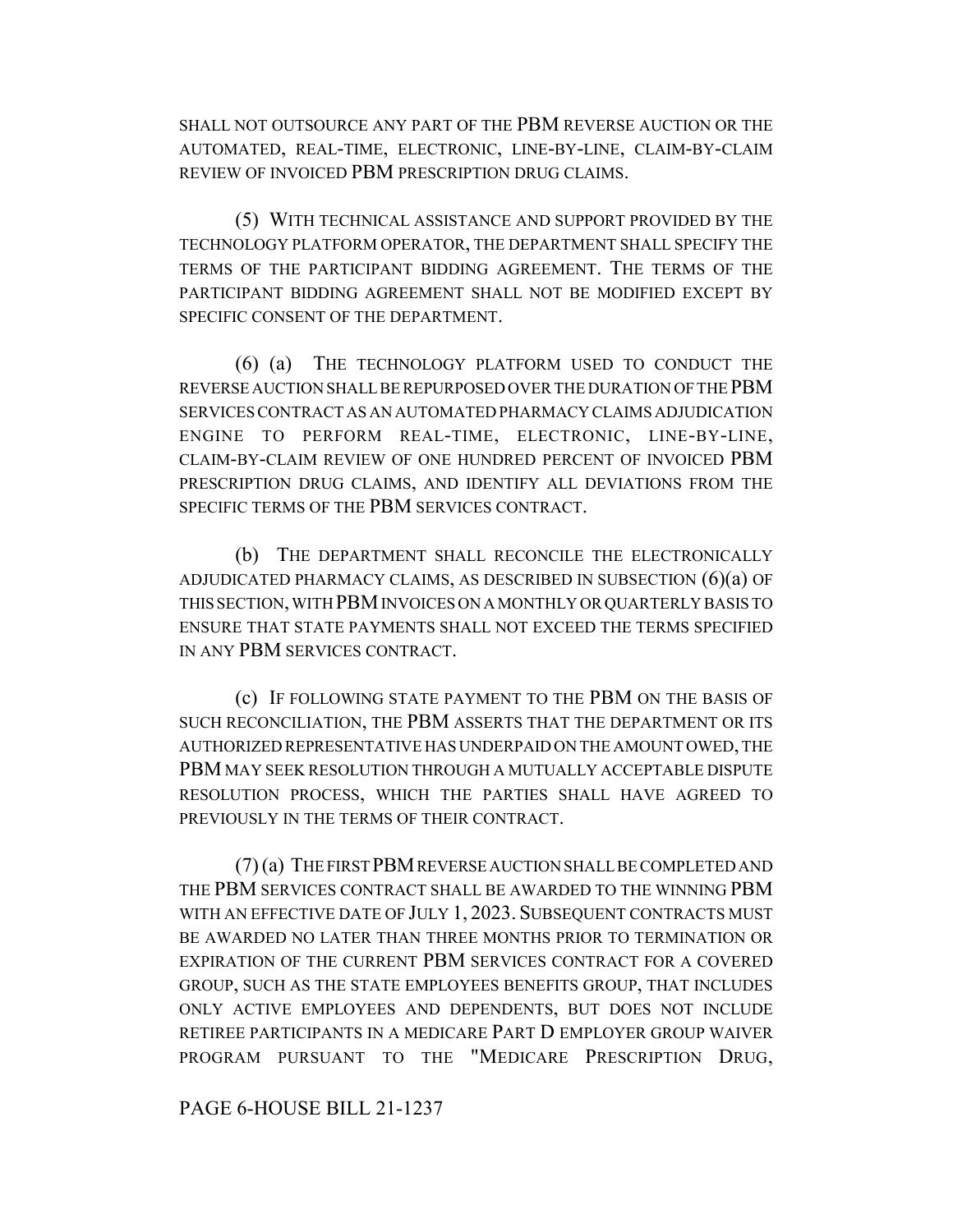IMPROVEMENT, AND MODERNIZATION ACT OF 2003", PUB.L. 108-173.

(b) IN THE EVENT AN ELIGIBLE COVERED GROUP THAT INCLUDES RETIREE PARTICIPANTS IN A PART D EMPLOYER GROUP WAIVER PROGRAM PURSUANT TO THE "MEDICARE PRESCRIPTION DRUG, IMPROVEMENT, AND MODERNIZATION ACT OF 2003", PUB.L. 108-173, OPTS TO USE THE PROCESSES AND PROCEDURES SET FORTH IN THIS PART 12, THE RELEVANT PBM REVERSE AUCTION SHALL BE COMPLETED AND THE PBM SERVICES CONTRACT SHALL BE AWARDED TO THE WINNING PBM NO LATER THAN SIX MONTHS PRIOR TO TERMINATION OR EXPIRATION OF THE PBM SERVICES CONTRACT CURRENTLY COVERING THE RETIREE EMPLOYER GROUP WAIVER PROGRAM PARTICIPANTS.

(8) THE DEPARTMENT MAY PERFORM A MARKET CHECK FOR PROVIDING PBM SERVICES DURING THE TERM OF THE CURRENT PBM SERVICES CONTRACT, WHICH SHALL BE A TECHNOLOGY-DRIVEN EVALUATION OF THE INCUMBENT PBM'S PRESCRIPTION DRUG PRICING BASED ON BENCHMARK COMPARATORS DERIVED FROM PBM REVERSE AUCTION PROCESSES CONDUCTED IN THE UNITED STATES OVER THE PREVIOUS TWELVE MONTHS IN ORDER TO ENSURE CONTINUING COMPETITIVENESS OF INCUMBENT PRESCRIPTION DRUG PRICING OVER THE LIFE OF A PBM SERVICES CONTRACT.

(9) TO ENSURE THAT THE DEPARTMENT DOES NOT INCUR ADDITIONAL EXPENDITURES ASSOCIATED WITH CONDUCT OF THE PBM REVERSE AUCTION, ONGOING ELECTRONIC REVIEW AND VALIDATIONS OF PBM CLAIMS, AND OPTIONAL PERIODIC MARKET CHECKS, THE DEPARTMENT SHALL IMPLEMENT A NO-PAY OPTION THAT OBLIGATES THE WINNING PBM, RATHER THAN THE STATE, TO PAY THE COST OF THE TECHNOLOGY PLATFORM AND RELATED TECHNOLOGY PLATFORM OPERATOR SERVICES BY ASSESSING THE PBM A PER-PRESCRIPTION FEE IN AN AMOUNT AGREED TO BY THE DEPARTMENT AND THE TECHNOLOGY OPERATOR AND REQUIRING THE PBM TO PAY THESE FEES TO THE TECHNOLOGY OPERATOR OVER THE DURATION OF THE PBM SERVICES CONTRACT. THE OBLIGATION OF THE WINNING PBM TO PAY THE PER-PRESCRIPTION FEES SHALL BE INCORPORATED AS A TERM OF THE PARTICIPANT BIDDING AGREEMENT AND THE PBM SERVICES CONTRACT AWARDED TO THE PBM REVERSE AUCTION WINNER.

(10) (a) THE PROCESSES AND PROCEDURES SET FORTH IN THIS PART 12 APPLY TO GROUP BENEFIT PLANS PROVIDED PURSUANT TO THE "STATE

PAGE 7-HOUSE BILL 21-1237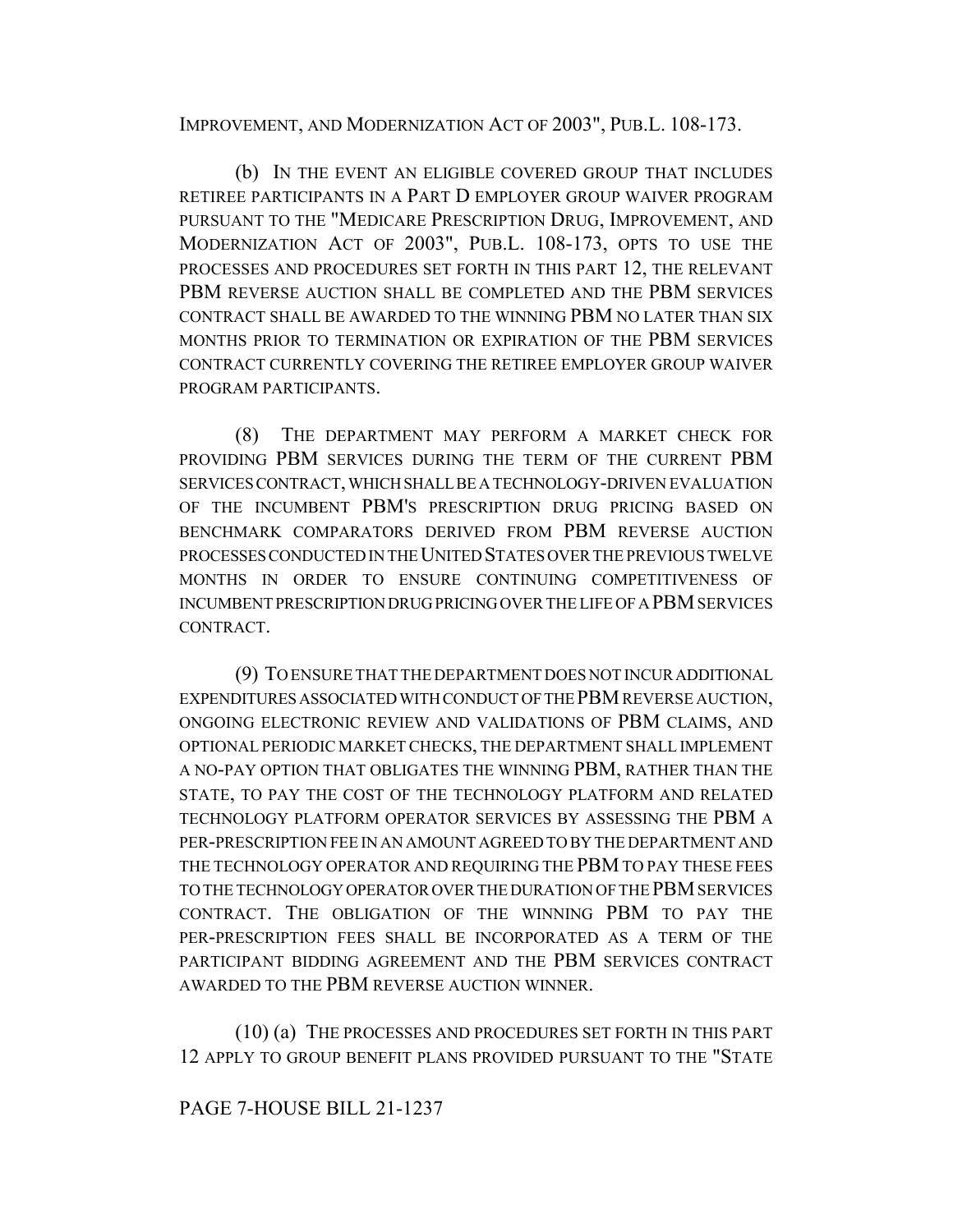EMPLOYEES GROUP BENEFITS ACT", PART 6 OF THIS ARTICLE 50. THIS PART 12 SHALL NOT APPLY IN THE CASE OF A NONPROFIT, NONGOVERNMENTAL HEALTH MAINTENANCE ORGANIZATION WITH RESPECT TO MANAGED CARE PLANS THAT PROVIDE A MAJORITY OF COVERED PROFESSIONAL SERVICES THROUGH A SINGLE CONTRACTED MEDICAL GROUP.

(b) ANY OTHER SELF-FUNDED PUBLIC SECTOR HEALTH PLAN MAY USE THE PROCESSES AND PROCEDURES SET FORTH IN THIS PART 12 INDIVIDUALLY, COLLECTIVELY, OR AS A JOINT PURCHASING GROUP WITH THE GROUP BENEFIT PLANS PROVIDED PURSUANT TO THE "STATE EMPLOYEES GROUP BENEFITS ACT", PART 6 OF THIS ARTICLE 50.

(c) (I) AFTER COMPLETION OF THE FIRST PBM REVERSE AUCTION, SELF-FUNDED PRIVATE SECTOR HEALTH PLANS WITH SUBSTANTIAL PARTICIPATION BY COLORADO EMPLOYEES AND THEIR DEPENDENTS SHALL HAVE THE OPTION TO PARTICIPATE IN A JOINT PURCHASING POOL WITH STATE EMPLOYEES FOR SUBSEQUENT PBM REVERSE AUCTIONS.

(II) THE GROUP BENEFIT PLANS PROVIDED PURSUANT TO THE "STATE EMPLOYEES GROUP BENEFITS ACT", PART 6 OF THIS ARTICLE 50, AND ANY SELF-FUNDED PUBLIC SECTOR HEALTH PLANS OR SELF-FUNDED PRIVATE SECTOR HEALTH PLANS THAT OPT TO PARTICIPATE WITH THE STATE EMPLOYEES GROUP BENEFITS PLAN IN A JOINT PBM REVERSE AUCTION PURCHASING POOL SHALL RETAIN FULL AUTONOMY OVER DETERMINATION OF THEIR RESPECTIVE PRESCRIPTION DRUG FORMULARIES AND PHARMACY BENEFIT DESIGNS AND SHALL NOT BE REQUIRED TO ADOPT A COMMON PRESCRIPTION DRUG FORMULARY OR COMMON PRESCRIPTION PHARMACY BENEFIT DESIGN. ANY SUCH ENTITY OR PURCHASING GROUP SHALL AGREE, BEFORE PARTICIPATING IN THE PBM REVERSE AUCTION, TO ACCEPT THE PRESCRIPTION DRUG PRICING PLAN THAT IS SELECTED THROUGH THE PBM REVERSE AUCTION PROCESS.

(III) ANY PBM PROVIDING SERVICES TO THE DEPARTMENT, TO SELF-FUNDED PUBLIC SECTOR HEALTH PLANS, OR TO SELF-FUNDED PRIVATE SECTOR HEALTH PLANS AS DESCRIBED IN THIS SECTION SHALL PROVIDE THE DEPARTMENT AND THE PLAN ACCESS TO COMPLETE PHARMACY CLAIMS DATA NECESSARY TO CONDUCT THE REVERSE AUCTION AND CARRY OUT THEIR ADMINISTRATIVE AND MANAGEMENT DUTIES.

(11) NOTWITHSTANDING SECTION 24-50-1204(1), THE DEPARTMENT

### PAGE 8-HOUSE BILL 21-1237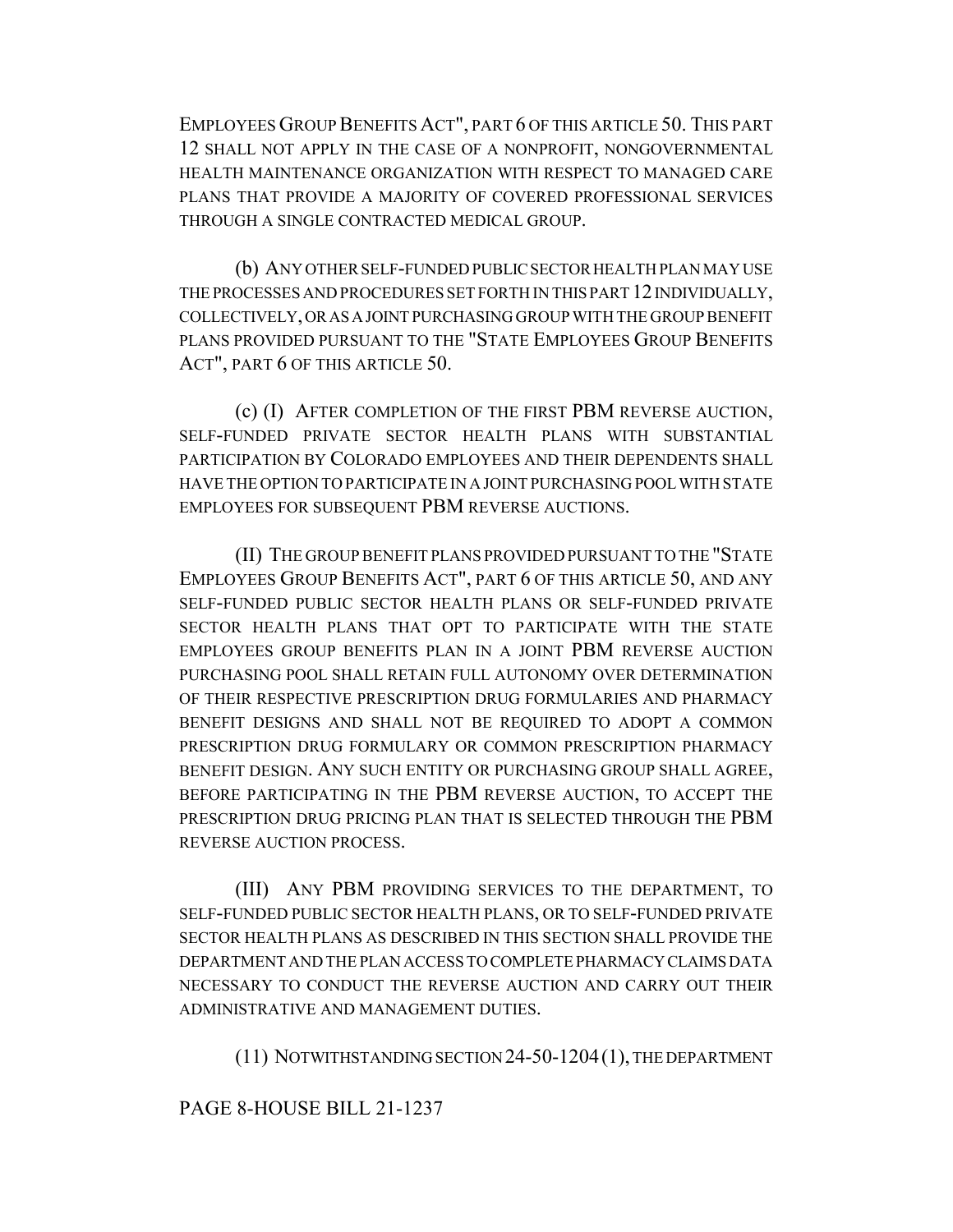MAY ELECT TO VACATE THE OUTCOME OF A PBM REVERSE AUCTION IF THE LOWEST COST PBM BID IS NOT LESS THAN THE PROJECTED COST TREND FOR THE INCUMBENT PBM CONTRACT AS VERIFIED BY THE DEPARTMENT. THE DEPARTMENT MAY UTILIZE A CONSULTANT TO MAKE THE VERIFICATION.THE COST TREND SHALL BE PROJECTED BY THE TECHNOLOGY PLATFORM OPERATOR USING INDUSTRY-RECOGNIZED DATA SOURCES AND IS SUBJECT TO REVIEW AND APPROVAL BY THE DEPARTMENT IN ADVANCE OF THE REVERSE AUCTION. METHODOLOGY MUST BE APPLIED CONSISTENTLY IN PROJECTION OF COST AND SAVINGS TO THE STATE WITH REGARD TO THE INCUMBENT PBM CONTRACT AND COMPETING PBM REVERSE AUCTION BIDS.

**SECTION 2. Safety clause.** The general assembly hereby finds,

# PAGE 9-HOUSE BILL 21-1237